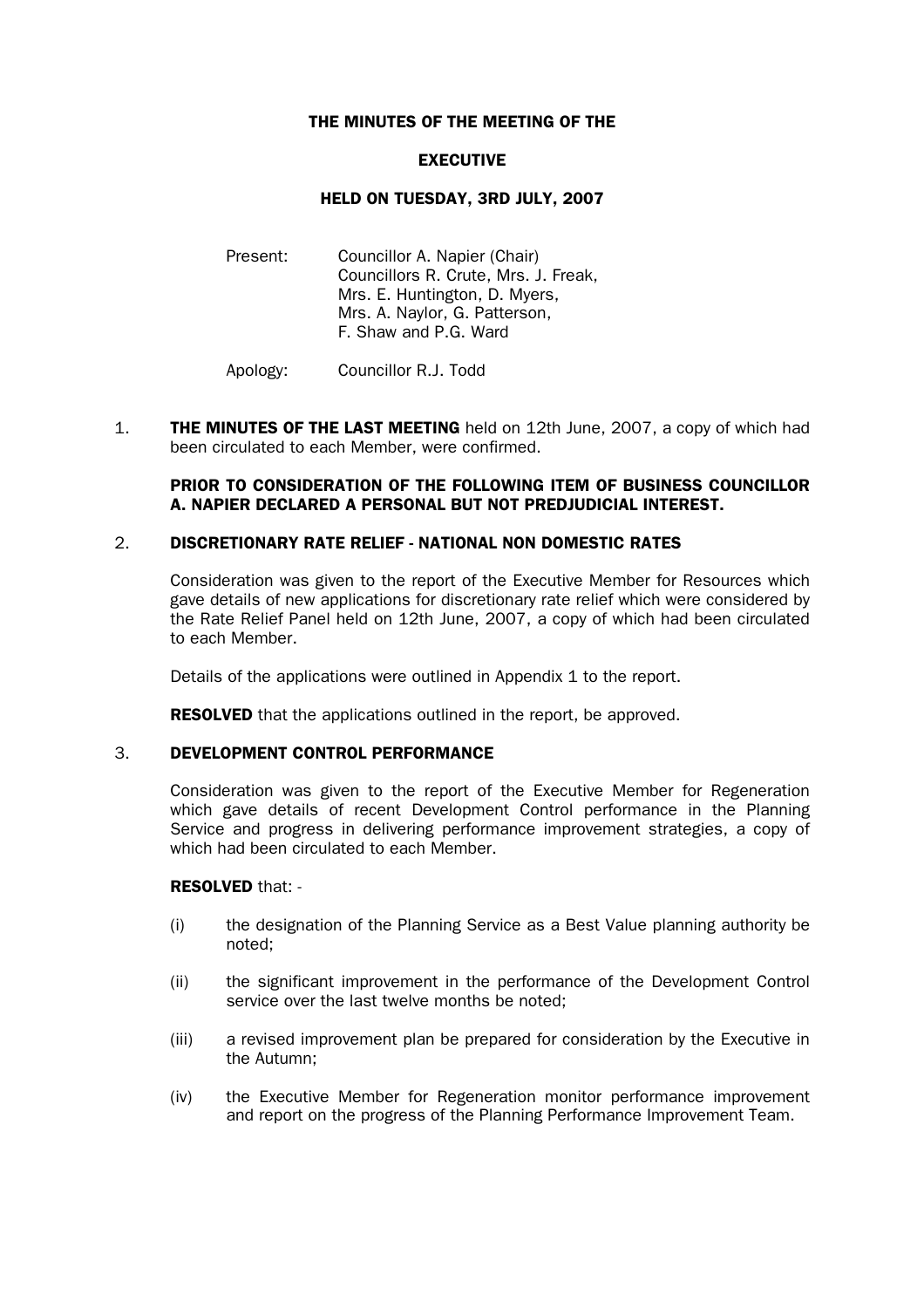#### 4. EXCLUSION OF THE PRESS AND PUBLIC

RESOLVED that in accordance with Section 100A (4) of the Local Government Act, 1972 as amended by the Local Government (Access to Information) Act, 1985 the press and public be excluded from the meeting for the following items of business on the grounds that they involved the disclosure of exempt information, as defined in Paragraphs 3 and 4 Part 1 of Schedule 12A of the Act.

#### 5. PROPOSED RESTRUCTURE ASSET AND PROPERTY MANAGEMENT

Consideration was given to the report of the Executive Member for Resources, which sought approval to a proposed re-organisation of the staffing structure, and operational focus of the Asset and Property Management Service, a copy of which had been circulated to each Member.

#### RESOLVED that: -

- (i) the proposed restructure of the Asset and Property Management Service as outlined in the report, be approved;
- (ii) the recruitment process commence immediately to allow the new posts to be filled as soon as possible.

# 6. STAFFING ARRANGEMENTS WITHIN THE REGENERATION AND PARTNERSHIPS UNIT

Consideration was given to the report of the Executive Member for Regeneration which sought approval on the future staffing arrangements for the Regeneration and Partnerships Unit and proposed arrangements to manage the changes in the work of the regeneration service, a copy of which had been circulated to each Member.

**RESOLVED** that the proposed changes to the staffing structure for the Regeneration and Partnerships Unit, as outlined in the report, be approved.

## PRIOR TO CONSIDERATION OF THE FOLLOWING ITEM OF BUSINESS COUNCILLOR R CRUTE DECLARED A PERSONAL AND PREDJUDICIAL INTEREST AND LEFT THE MEETING.

# 7. PLANNING AND BUILDING CONTROL SERVICE UNIT STAFFING REVIEW

Consideration was given to the report of the Executive Member for Regeneration which sought approval to staffing changes in the Development Control and Administrative Support sections of the Planning and Building Control Service Unit, a copy of which had been circulated to each Member.

#### RESOLVED that: -

- (i) the proposed staffing changes, outlined in paragraph 5.1 of the report, be approved;
- (ii) the additional costs of £129,613 per annum be met from Planning Delivery Grant in accordance with the Council's Medium Term Financial Plan.

## COUNCILLOR R CRUTE RE-JOINED THE MEETING